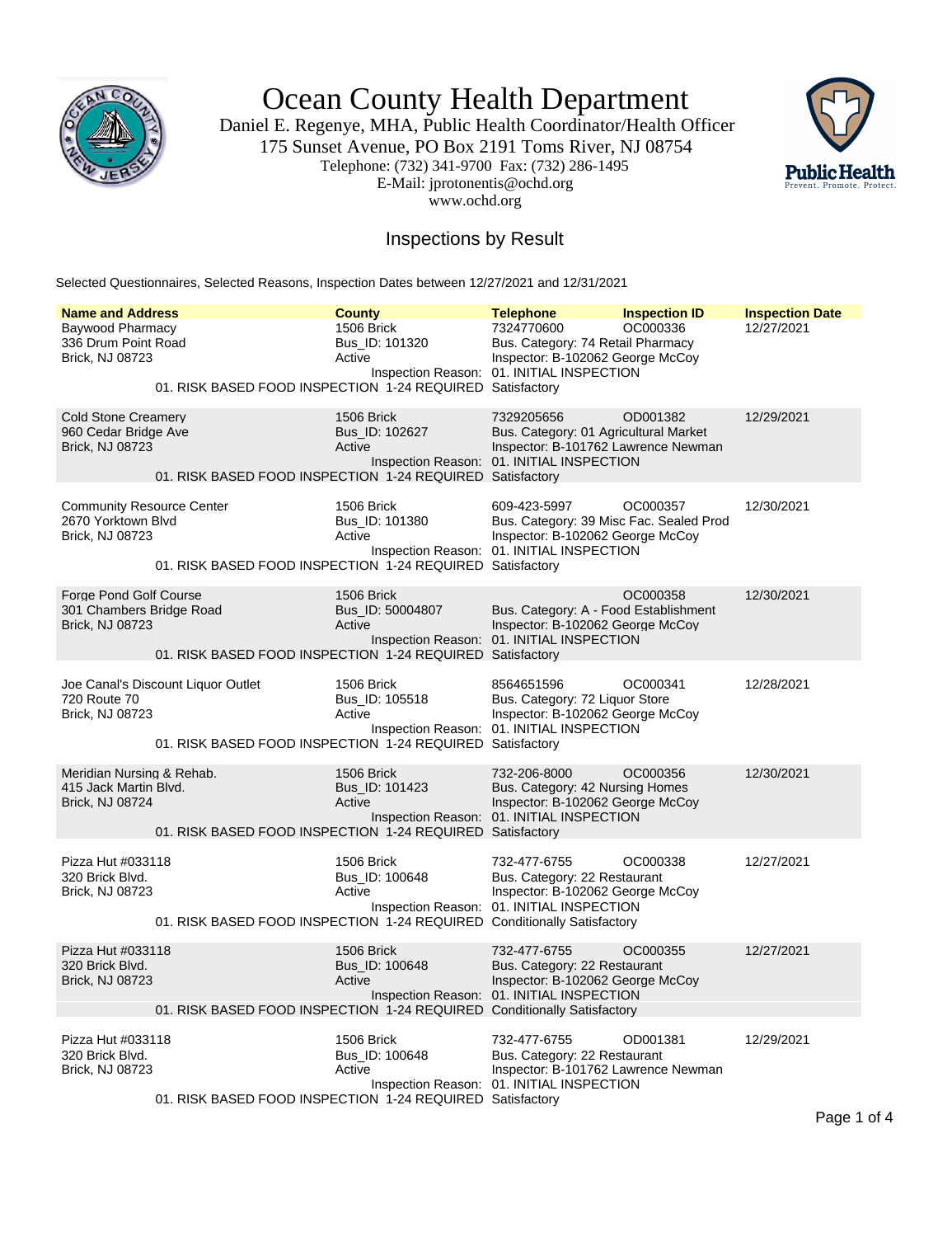## Inspections by Result

| <b>Name and Address</b>                                                       |                                                                         | <b>County</b>                                 | <b>Telephone</b>                                                                                                                        | <b>Inspection ID</b> | <b>Inspection Date</b> |
|-------------------------------------------------------------------------------|-------------------------------------------------------------------------|-----------------------------------------------|-----------------------------------------------------------------------------------------------------------------------------------------|----------------------|------------------------|
| Saturn Pizza<br>592 Route 70<br>c/o Conco Gas Station<br>Brick, NJ 08723      |                                                                         | 1506 Brick<br>Bus ID: ov000724<br>Active      | 609-577-0232<br>Bus. Category:<br>Inspector: B-102062 George McCoy                                                                      | OC000339             | 12/27/2021             |
| 01. RISK BASED FOOD INSPECTION 1-24 REQUIRED Satisfactory                     |                                                                         |                                               | Inspection Reason: 01. INITIAL INSPECTION                                                                                               |                      |                        |
| Walgreen's<br>2546 Hooper Avenue<br>Brick, NJ 08723                           | 01. RISK BASED FOOD INSPECTION 1-24 REQUIRED Satisfactory               | 1506 Brick<br>Bus_ID: 103525<br>Active        | 7324771549<br>Bus. Category: 74 Retail Pharmacy<br>Inspector: B-102062 George McCoy<br>Inspection Reason: 01. INITIAL INSPECTION        | OC000337             | 12/27/2021             |
| Walgreen's # 04885<br>1890 Rt. 88<br>Brick, NJ 08724                          | 01. RISK BASED FOOD INSPECTION 1-24 REQUIRED Satisfactory               | 1506 Brick<br>Bus_ID: 101781<br>Active        | 7328363280<br>Bus. Category: 74 Retail Pharmacy<br>Inspector: B-101762 Lawrence Newman<br>Inspection Reason: 01. INITIAL INSPECTION     | OD001380             | 12/29/2021             |
| <b>Windward Tavern</b><br>292 Princeton Ave<br>Brick, NJ 08723                | 01. RISK BASED FOOD INSPECTION 1-24 REQUIRED Satisfactory               | 1506 Brick<br>Bus_ID: 105660<br>Active        | 7328929463<br>Bus. Category: 22 Restaurant<br>Inspector: B-102062 George McCoy<br>Inspection Reason: 01. INITIAL INSPECTION             | OC000342             | 12/28/2021             |
| Angles Cafe<br>2373 Route 9<br>Toms River, NJ 08755                           | 01. RISK BASED FOOD INSPECTION 1-24 REQUIRED Conditionally Satisfactory | 1507 Toms River<br>Bus_ID: 12000015<br>Active | 732-905-2626<br>Bus. Category: A - Food Establishment<br>Inspector: B-101909 Dwight Gerdes<br>Inspection Reason: 01. INITIAL INSPECTION | OQ000551             | 12/30/2021             |
| Couple House Subs<br>1401 Route 37<br>Toms River, NJ 08753                    | 01. RISK BASED FOOD INSPECTION 1-24 REQUIRED Satisfactory               | 1507 Toms River<br>Bus_ID: OV000621<br>Active | 917-216-8674<br>Bus. Category: A - Food Establishment<br>Inspector: B-101909 Dwight Gerdes<br>Inspection Reason: 01. INITIAL INSPECTION | OQ000545             | 12/29/2021             |
| Dollar Tree #6307<br>1071 Route 37 West<br>Suite 2<br>Toms River, NJ 08755    |                                                                         | 1507 Toms River<br>Bus_ID: 50003767<br>Active | 732-240-5801<br>Bus. Category: 71 Discount Grocery Stor<br>Inspector: B-101909 Dwight Gerdes                                            | OQ000547             | 12/29/2021             |
|                                                                               | 01. RISK BASED FOOD INSPECTION 1-24 REQUIRED Satisfactory               |                                               | Inspection Reason: 01. INITIAL INSPECTION                                                                                               |                      |                        |
| <b>EZ Liquors</b><br>2016 Route 37 E<br>Toms River, NJ 08753                  | 01. RISK BASED FOOD INSPECTION 1-24 REQUIRED Satisfactory               | 1507 Toms River<br>Bus_ID: OV000614<br>Active | 732-349-2710<br>Bus. Category: A - Food Establishment<br>Inspector: B-101909 Dwight Gerdes<br>Inspection Reason: 01. INITIAL INSPECTION | OQ000546             | 12/29/2021             |
| <b>Mister Softee</b><br>1580 Lakewood Road<br>Unit #2<br>Toms River, NJ 08753 |                                                                         | 1507 Toms River<br>Bus_ID: OU001622<br>Active | 848-224-4512<br>Bus. Category: A - Food Establishment<br>Inspector: B-101909 Dwight Gerdes<br>Inspection Reason: 01. INITIAL INSPECTION | OQ000550             | 12/30/2021             |
| O.C. Juvenile Detention                                                       | 01. RISK BASED FOOD INSPECTION 1-24 REQUIRED Satisfactory               | 1507 Toms River                               | 7322887712                                                                                                                              | OQ000543             | 12/27/2021             |
| 165 Sunset Ave.<br>Toms River, NJ 08754                                       | 01. RISK BASED FOOD INSPECTION 1-24 REQUIRED Satisfactory               | Bus_ID: 100428<br>Active                      | Bus. Category: A - Food Establishment<br>Inspector: B-101909 Dwight Gerdes<br>Inspection Reason: 01. INITIAL INSPECTION                 |                      |                        |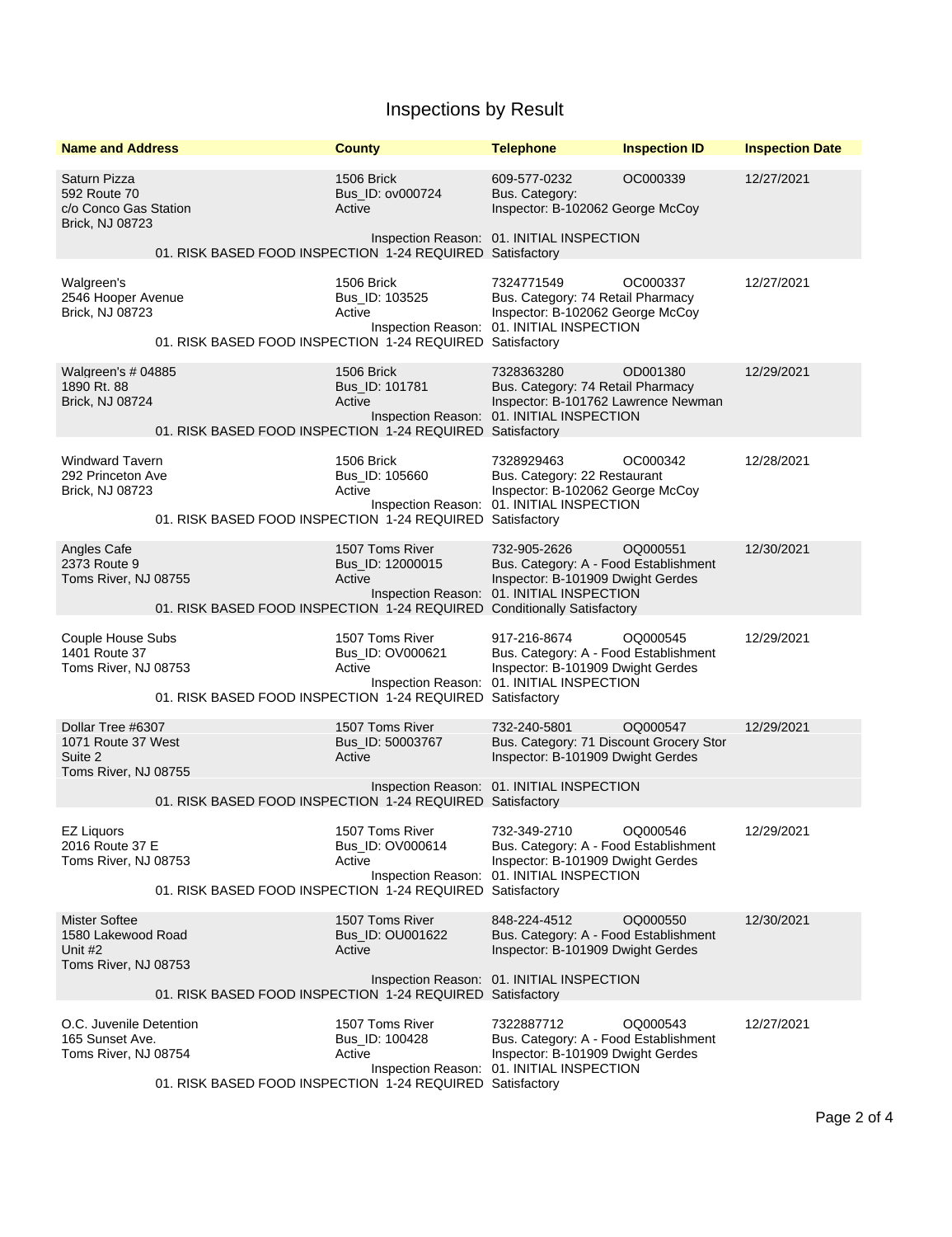## Inspections by Result

| <b>Name and Address</b><br>Saint Luke's Food Pantry<br>1674 Old Freehold Road<br>Toms River, NJ 08755 | 01. RISK BASED FOOD INSPECTION 1-24 REQUIRED Satisfactory                                   | <b>County</b><br>1507 Toms River<br>Bus ID: 50004626<br>Active | <b>Telephone</b><br>732-232-7184<br>Bus. Category: A - Food Establishment<br>Inspector: B-101909 Dwight Gerdes<br>Inspection Reason: 01. INITIAL INSPECTION | <b>Inspection ID</b><br>OQ000542 | <b>Inspection Date</b><br>12/27/2021 |
|-------------------------------------------------------------------------------------------------------|---------------------------------------------------------------------------------------------|----------------------------------------------------------------|-------------------------------------------------------------------------------------------------------------------------------------------------------------|----------------------------------|--------------------------------------|
| Manngotti's Restaurant<br>523 Cedar Run Dock Road<br>West Creek, NJ 08092                             | 01. RISK BASED FOOD INSPECTION 1-24 REQUIRED Satisfactory                                   | 1508 Eagleswood<br>Bus_ID: OU001719<br>Active                  | 609-756-0481<br>Bus. Category:<br>Inspector: B-101748 Clyde Flanegan<br>Inspection Reason: 01. INITIAL INSPECTION                                           | OE001789                         | 12/30/2021                           |
| On A Roll<br>321 Route 9 South<br><b>West Creek</b><br>Eaglewood, NJ 08092                            | 01. RISK BASED FOOD INSPECTION 1-24 REQUIRED Satisfactory                                   | 1508 Eagleswood<br>Bus_ID: 50001631<br>Active                  | 6095483664<br>Bus. Category: 10 Delicatessen<br>Inspector: B-101748 Clyde Flanegan<br>Inspection Reason: 01. INITIAL INSPECTION                             | OE001764                         | 12/28/2021                           |
| <b>West Creek Liquors</b><br>321 Rt. 9 Main Street<br>West Creek, NJ 08052                            | 01. RISK BASED FOOD INSPECTION 1-24 REQUIRED Satisfactory                                   | 1508 Eagleswood<br>Bus_ID: 100408<br>Active                    | 6092962981<br>Bus. Category: 72 Liquor Store<br>Inspector: B-101748 Clyde Flanegan<br>Inspection Reason: 01. INITIAL INSPECTION                             | OE001763                         | 12/28/2021                           |
| Macho Nacho<br>120 Rt. 537<br>Jackson, NJ 08527                                                       | 01. RISK BASED FOOD INSPECTION 1-24 REQUIRED Satisfactory                                   | 1511 Jackson<br>Bus ID: 50002982<br>Active                     | 7329282000<br>Bus. Category: A - Food Establishment<br>Inspector: B-101718 Salli Wickel<br>Inspection Reason: 01. INITIAL INSPECTION                        | OF001389                         | 12/27/2021                           |
| <b>Northern Star Concessions</b><br>120 Route 537<br>Jackson, NJ 08527                                | 01. RISK BASED FOOD INSPECTION 1-24 REQUIRED Satisfactory                                   | 1511 Jackson<br>Bus_ID: OU000156<br>Active                     | Bus. Category: 17 Mobile Food<br>Inspector: B-101718 Salli Wickel<br>Inspection Reason: 01. INITIAL INSPECTION                                              | OF001390                         | 12/27/2021                           |
| Kids World<br>419 5th Street<br>Lakewood, NJ 08701                                                    | 01. RISK BASED FOOD INSPECTION 1-24 REQUIRED Satisfactory                                   | 1514 Lakewood<br>Bus_ID: OU000298<br>Active                    | 732-886-5437<br>Bus. Category: B - Food School<br>Inspector: B-102432 Karl Stine<br>Inspection Reason: 01. INITIAL INSPECTION                               | OK001754                         | 12/30/2021                           |
| Kids World 2<br>612 Madison Avenue<br>Lakewood, NJ 08701                                              | 01. RISK BASED FOOD INSPECTION 1-24 REQUIRED Satisfactory                                   | 1514 Lakewood<br>Bus_ID: OU002019<br>Active                    | 732-886-5437<br>Bus. Category: B - Food School<br>Inspector: B-102432 Karl Stine<br>Inspection Reason: 01. INITIAL INSPECTION                               | OK001781                         | 12/30/2021                           |
| Naples Pizza Restaurant<br>Little Egg Harbor, NJ 08087                                                | 425 Rt. 9 Acme Shopping Center<br>01. RISK BASED FOOD INSPECTION 1-24 REQUIRED Satisfactory | 1516 Little Egg Harbor<br>Bus_ID: 100146<br>Active             | 6092961313<br>Bus. Category: 22 Restaurant<br>Inspector: B-101748 Clyde Flanegan<br>Inspection Reason: 01. INITIAL INSPECTION                               | OE001767                         | 12/29/2021                           |
| West Tuckerton Fire Co.<br>505 Rt. 9<br>Little Egg Harbor, NJ 08087                                   | 01. RISK BASED FOOD INSPECTION 1-24 REQUIRED Satisfactory                                   | 1516 Little Egg Harbor<br>Bus_ID: 100152<br>Active             | 6092962296<br>Bus. Category: 06 Church (Non-Profit)<br>Inspector: B-101748 Clyde Flanegan<br>Inspection Reason: 01. INITIAL INSPECTION                      | OE001765                         | 12/28/2021                           |